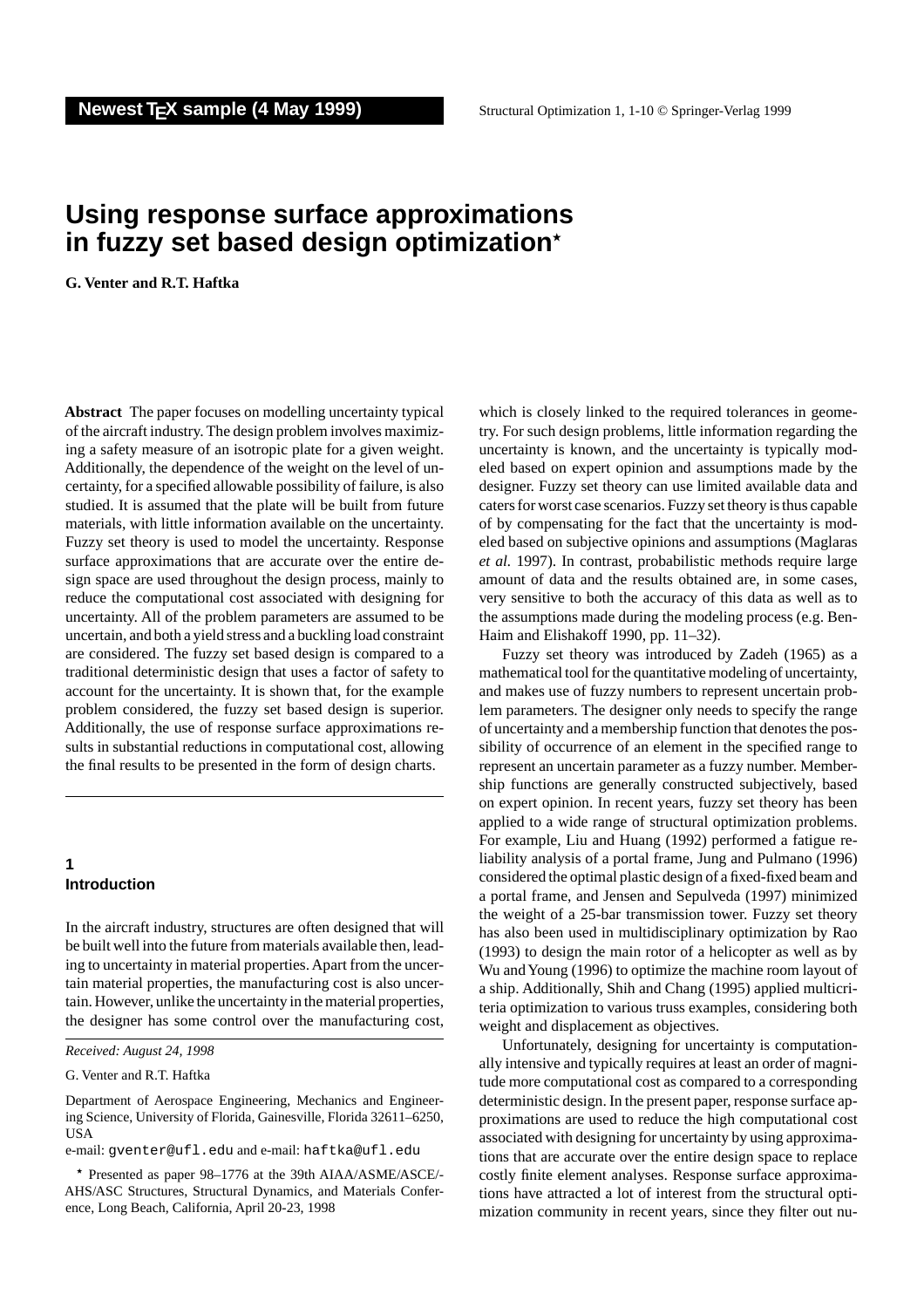merical noise inherent to most numerical analysis procedures (e.g. Giunta *et al.* 1994), they provide the designer with a global perspective of the response over the entire design space (e.g. Mistree *et al.* 1994), and they enable easy integration of various software codes (e.g. Kaufman *et al.* 1996).

An isotropic plate with a change in thickness across its width is considered as a design problem. All of the problem parameters are considered to be uncertain and the objective is to maximize a safety measure of the plate for a given weight. Both deterministic and fuzzy set based designs are considered and the results are compared. The safety measure is maximized by maximizing the factor of safety in the deterministic design and by minimizing the possibility of failure in the fuzzy set based design. Finally, the dependence of the weight on the level of uncertainty associated with the key geometric parameters is presented in the form of a design chart, based on results obtained from a number of optimizations.

## **2 Fuzzy set theory**

Fuzzy set theory presents a methodology for the mathematical modeling of uncertainty. In contrast to classical set theory where a sharp transition exists between membership and nonmembership, fuzzy set theory makes use of membership functions to denote the degree to which an element belongs to a fuzzy set. A membership function assigns a grade of membership, ranging between 0 and 1, to each element of the universal set as follows

$$
\mathbf{M}(x): X \to [0, 1]. \tag{1}
$$

In (1) **M** denotes a membership function that maps the elements of the universal set  $X$  to the real interval  $[0, 1]$ . The same symbol, a bold face capital letter, is used to denote both the fuzzy set and its membership function. Since each fuzzy set is completely and uniquely defined by only one particular membership function, no ambiguity results from the double use of the symbol.

Fuzzy sets are represented numerically by making use of  $\alpha$  level cuts. An  $\alpha$  level cut is defined as the real interval where the membership function is larger than a given value,  $\alpha$  (Klir and Yuan 1995, p. 19) and may be written mathematically for a generic fuzzy set **B** as follows:

$$
{}^{\alpha}B = \{x | \mathbf{B}(x) \ge \alpha\} . \tag{2}
$$

Figure 1 provides a graphical representation of (2), where it is assumed that **B** has a triangular and symmetric membership function, and shows the end points  $\alpha b_1$  and  $\alpha b_2$  of the  $\alpha$  level cut.

A fuzzy number is defined as a fuzzy set that is both normal and convex (Klir and Yuan 1995, pp. 97). A normal fuzzy set has a maximum membership function equal to 1, while all possible  $\alpha$  level cuts are convex for a convex fuzzy set. The fuzzy set **B** shown in Fig. 1 is thus a fuzzy number. In fact the triangular and symmetric membership function is most often Fig. 1. An  $\alpha$  level cut of a triangular and symmetric membership function, having support in  $(x_L, x_R)$ 

used to represent fuzzy numbers, mainly due to its simplicity, and was used throughout the present paper to represent all of the uncertain problem parameters.

A fuzzy function **Y** is a function of fuzzy variables  $X_i$  and may be written as

$$
\mathbf{Y} = \mathbf{Y}(\mathbf{X}_1, \mathbf{X}_2, \dots, \mathbf{X}_n) \tag{3}
$$

for the case where  $n$  fuzzy variables are considered. Klir and Yuan (1995, pp. 105–109) summarized and proved the following properties of a fuzzy function.

- 1. When all of the fuzzy variables of a fuzzy function are continuous fuzzy numbers, the fuzzy function itself is also a continuous fuzzy number.
- 2. When all of the fuzzy variables of a fuzzy function are fuzzy numbers, the  $\alpha$  level cut of a fuzzy function  $\alpha Y$  may be written in terms of the  $\alpha$  level cuts of its fuzzy variables  $\alpha X_i$  as follows:

$$
\alpha Y = \alpha Y(\alpha X_1, \dots, \alpha X_n) =
$$
\n
$$
\left[ \min_{\alpha R} \left[ Y(\alpha X_1, \dots, \alpha X_n) \right], \max_{\alpha R} \left[ Y(\alpha X_1, \dots, \alpha X_n) \right] \right],
$$
\n(4)

where  $\alpha$ R denotes the *n*-dimensional box, formed by the  $\alpha$  level cuts of the *n* fuzzy numbers.

Based on these properties of a fuzzy function, Dong and Shah (1987) introduced the vertex method for evaluating the upper and lower bounds of  $\alpha Y$  when all of the fuzzy variables of **Y** are fuzzy numbers. This method requires the evaluation of the fuzzy function at the  $2^n$  vertices of the *n*-dimensional rectangle, formed by the  $\alpha$  level cuts of the *n* fuzzy variables. In addition, interior global extreme points need to be checked. This method requires a large number of function evaluations and is computationally intensive.

For calculating the possibility of failure it is required to compare a crisp number with a fuzzy number. Note that a fuzzy number may also be considered as the trace of a possibility measure  $\Pi$  on the singletons (single elements) x of the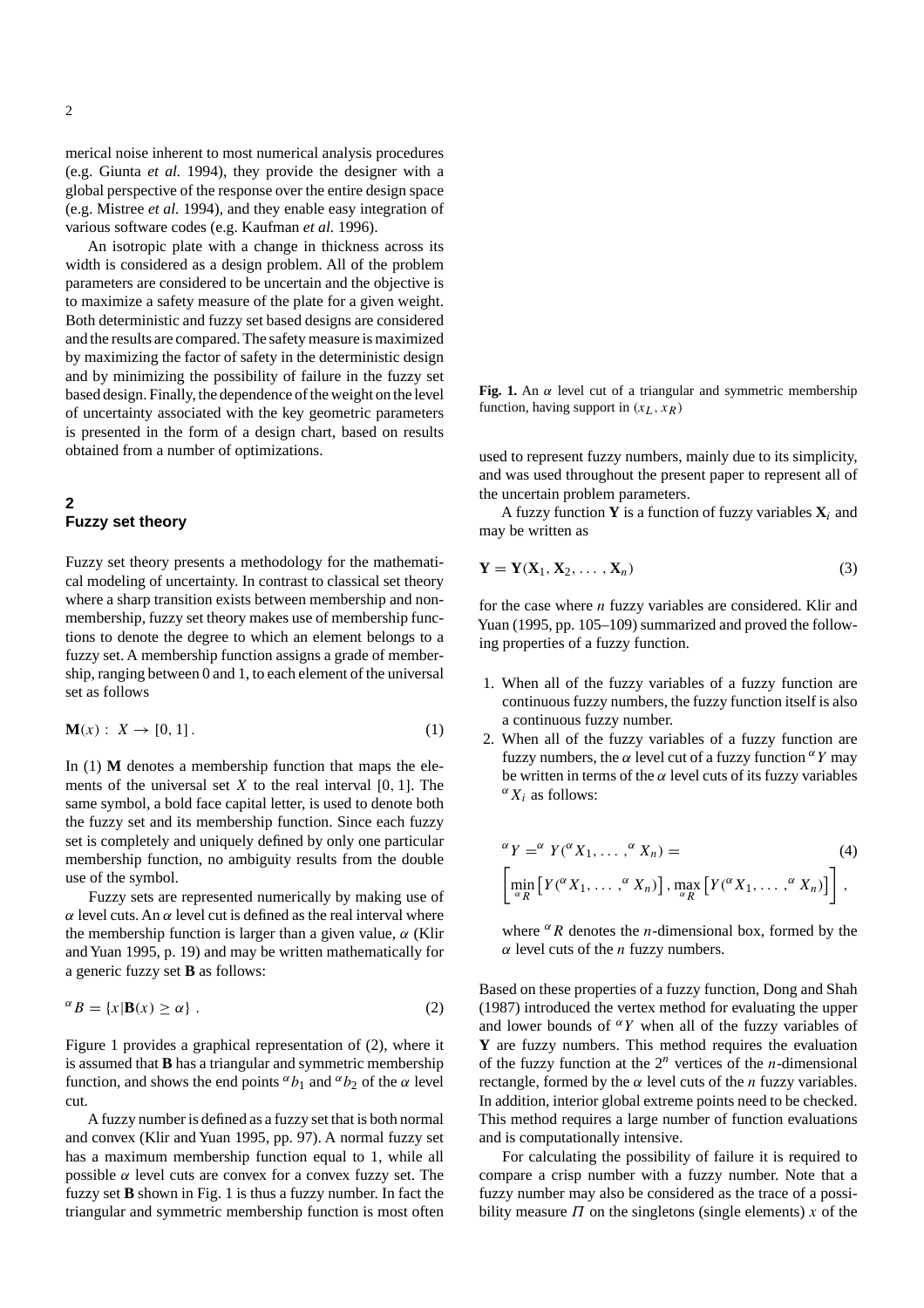universal set  $X$  (Dubois and Prade 1988, p. 13–17). When a possibility measure defined on the unit interval is considered, its possibility distribution  $\pi$  is then interpreted as the membership function of a fuzzy number **B** describing the event that  $\Pi$  focuses on, as follows:

$$
\Pi\left(\{x\}\right) = \pi(x) = \mathbf{B}(x), \quad \forall x \in X. \tag{5}
$$

The possibility measure of a crisp number being smaller or equal to a fuzzy number **B** is then defined (Dubois and Prade 1988, pp. 99–101) as follows:

$$
\Pi_{\mathbf{B}}\left(\left[x, +\infty\right)\right) = \sup_{y \ge x} \mathbf{B}(y), \quad \forall x \,.
$$
 (6)

The possibility distribution function  $\pi_{\mathbf{B}}$  corresponding to the possibility measure of (6) is shown graphically in Fig. 2 for the general case where **B** has a nonlinear membership function.

**Fig. 2.** Possibility distribution of **B**  $\geq x$  for nonlinear **B**(x), having support in  $(x_L, x_R)$ 

Based on (5) and (6), the possibility distribution of failure  $\pi(\mathbf{P}-\mathbf{P}_f)$  is obtained from the fuzzy function (**P** − **P**<sub>f</sub>) that contains the fuzzy numbers  $P$  (the applied load) and  $P_f$  (the failure load) as variables. The possibility of failure (**)**  $\ge$ 0) is then defined as

$$
\Pi(\mathbf{P} - \mathbf{P}_f) \left( [0, +\infty) \right) = \sup_{y \ge 0} (\mathbf{P} - \mathbf{P}_f)(y).
$$
\n(7)

#### **3**

# **Overview of response surface approximations**

A response surface approximation is an approximate relationship between a dependent variable  $\eta$  (the response) and a vector **x** of k independent variables (the predictor variables). The response is generally obtained from experiments (which may be numerical in nature), where  $\eta$  denotes the mean or expected response value. It is assumed that the true model of the response may be written as a linear combination of given functions  $\tilde{z}$ with some unknown coefficients  $\tilde{\beta}$ . The experimentally obtained response y differs from the expected value  $\eta$  due to random experimental error δ as follows:

$$
y(\mathbf{x}) = \eta(\mathbf{x}) + \delta = \tilde{\mathbf{z}}(\mathbf{x})^T \tilde{\beta} + \delta. \tag{8}
$$

Since the exact dependence of  $\eta$  is generally unknown, a response surface approximation is used to approximate  $\eta(\mathbf{x})$ as follows:

$$
y(\mathbf{x}) = \mathbf{z}(\mathbf{x})^T \boldsymbol{\beta} + \boldsymbol{\varepsilon} \,, \tag{9}
$$

where  $z(x)$  contains the assumed functions in the response surface approximation and  $\beta$  the associated coefficients. Furthermore,  $\varepsilon$  denotes the total error, which is the difference between the predicted and measured response values and includes both random (variance) and modeling (bias) error. Typically low order polynomials are used as a response surface approximation, in which case **z**(**x**) consists of monomials.

The coefficients  $\beta$  of the response surface approximation are estimated from the experimentally obtained response values to minimize the sum of the squares of the error terms, a process known as regression. The estimated values of  $\beta$  is denoted by **b**, resulting in the following response surface approximation:

$$
\hat{\mathbf{y}}(\mathbf{x}) = \mathbf{z}(\mathbf{x})^T \mathbf{b} \,, \tag{10}
$$

where the caret symbol implies predicted values.

The assumed form of the response surface approximation, (10), usually includes redundant parameters and parameters that are poorly characterized by the experiments. These parameters may increase the prediction error of the approximation and thus decrease its predictive capabilities. In the present paper, redundant parameters are eliminated by using mixed, backwards, stepwise regression (e.g. Ott 1993, pp. 648–659; Myers and Montgomery 1995, pp. 642–655). Mallow's  $Cp$ statistic is used to identify the best reduced response surface approximation from the subset of reduced response surface approximations provided by the stepwise regression procedure and is defined as

$$
C p = \frac{S S E_p}{s_{\varepsilon}^2} - (n - 2p),
$$
\n(11)

where  $SSE_p$  is the sum of the squares of the *n* error terms (one for each data point used to estimate **b**) for an approximation with p parameters and  $s_k^2$  is the mean sum of squares of the error terms obtained from the response surface approximation with all of the parameters included.

Optimization has the general tendency of exploiting weaknesses in the formulation of the response function, and highly accurate response surface approximations are thus a requirement in structural optimization applications. To ensure highly accurate approximations, it is important to evaluate the predictive capabilities of the approximations. In the present paper, the coefficient of determination  $(R^2)$  statistic, the adjusted  $R^2$  (Adj- $R^2$ ) statistic, the percent root mean square error (%RMSE) as well as the percent root mean square error based on the predicted sum of squares (PRESS) statistic (%RMSEPRESS) are calculated (Myers and Montgomery 1995, pp. 28–47).

The  $R<sup>2</sup>$  statistic denotes the proportion of the variability in the response that is accounted for by the response surface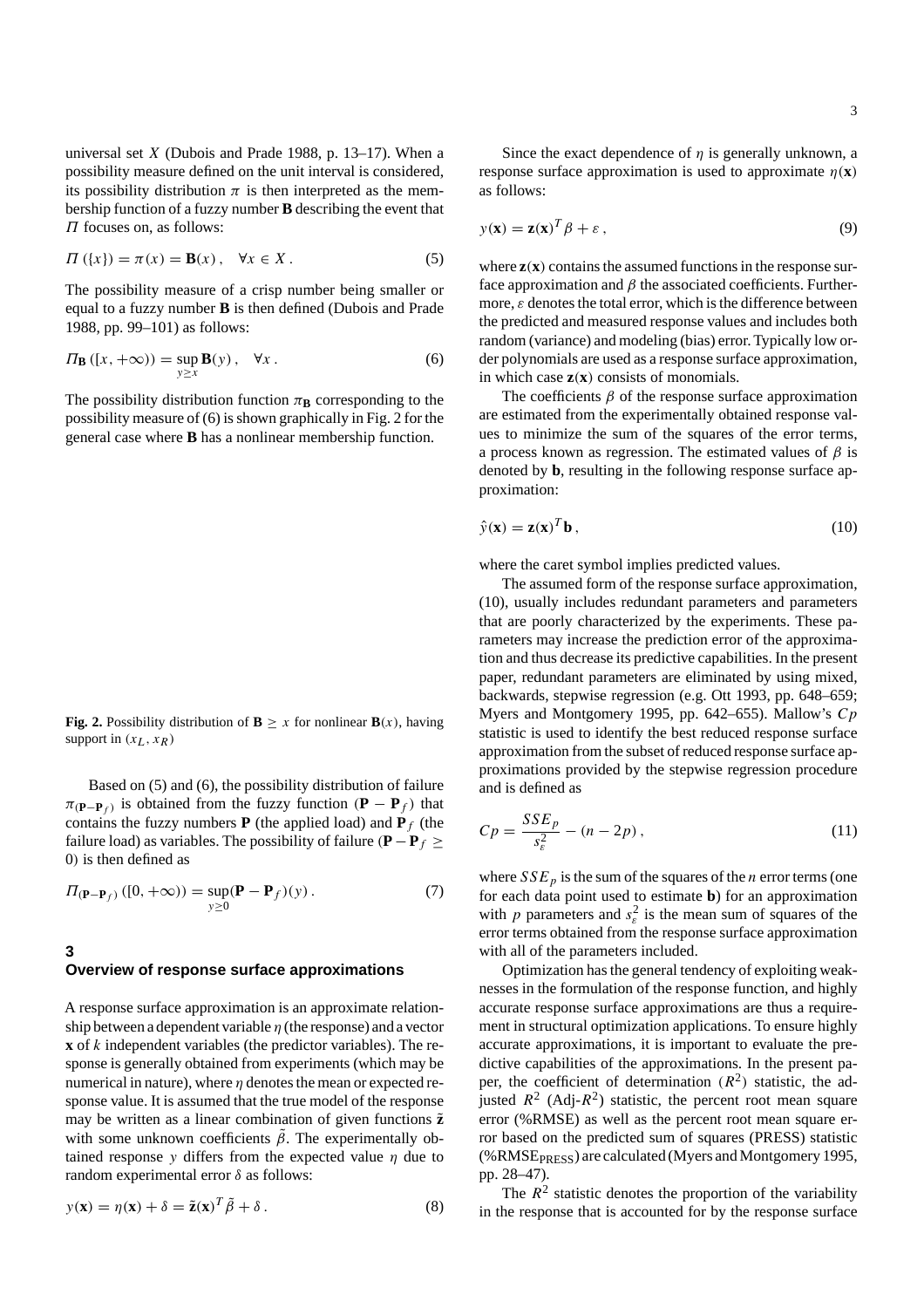approximation and has a value between 0 and 1. The Adj- $R^2$ statistic is an alternative measure of the explained variability that, unlike  $R^2$ , has the desirable property that its value does not necessarily increase when adding (possibly redundant) parameters to a response surface approximation. The %RMSE is an estimate of the root mean square error of the approximation that is obtained from the data points used to construct the approximation, using the following unbiased estimator:

$$
\%RMSE = \frac{100}{\overline{y}} = \sqrt{\frac{1}{(n-p)} \sum_{i=1}^{n} (y_i - \hat{y}_i)^2},
$$

where

$$
\overline{y} = \frac{1}{n} \sum_{i=1}^{n} |y_i| \,. \tag{12}
$$

The %RMSE<sub>PRESS</sub> is an additional measure of the error, based on the PRESS statistic. The PRESS statistic is calculated by selecting a data point, say data point  $i$ . The response surface approximation obtained from the remaining  $(n - 1)$ data points is used to predict the response at the withheld data point, denoted by  $\hat{y}_{(i)}$ . The prediction error at the withheld data point  $e(i)$  is then defined as

$$
e_{(i)} = y_i - \hat{y}_{(i)}\,,\tag{13}
$$

and is referred to as the i-th PRESS residual. This procedure is repeated for all of the data points and the resulting PRESS residuals are summed to form the PRESS statistic as follows:

$$
PRESS = \sum_{i=1}^{n} e_{(i)}^{2} = \sum_{i=1}^{n} [y_i - \hat{y}_{(i)}]^{2}.
$$
 (14)

The

$$
\%RMSE_{PRESS} = \frac{100}{\overline{y}} \sqrt{\frac{1}{n} PRESS}.
$$
 (15)

**4**

## **Plate example**

An isotropic plate with a change in thickness in the form of a linear ramp (see Fig. 3) is the design problem considered in the present paper.

Three nondimensional parameters,  $\lambda$ ,  $\beta$  and  $\gamma$ , are used to specify the geometry and location of the change in thickness (see Fig. 4). The plate is simply supported on two edges, free on the other two edges, and subjected to an uniformly distributed load applied on the two simply supported edges.

Both a yield stress failure (according to the Von Mises criterion) and a buckling load constraint are considered in the design, and the failure load  $P_f$  of the plate is calculated from

$$
P_f = \min \left\{ \frac{\frac{\sigma_Y \lambda bt_0}{\tilde{\sigma}_x}}{\frac{\tilde{N}_{\text{crit}} \pi^2 Eb(\lambda t_0)^3}{12(1 - v^2)a^2}} \right.\right.\tag{16}
$$

**Fig. 3.** Three-dimensional view of the plate with a thickness change.

**Fig. 4.** Cross-section of plate with response variables shown.

and failure is defined to occur when:

$$
P - P_f \ge 0. \tag{17}
$$

In (16) and (17),  $\sigma_v$  denotes the yield stress, E the Young's modulus and  $\nu$  the Poisson's ratio of the material considered, while  $\lambda$ , a, b, t<sub>0</sub> and r describe the geometry of the plate as shown in Figs. 3 and 4 and P denotes the applied load. Additionally,  $\tilde{\sigma}_x$  denotes the nondimensional, x-directional stress component on the top surface of the thin section of the plate, calculated a distance  $r$  from the re-entrant corner, and is defined as

$$
\tilde{\sigma}_x = \frac{\lambda b t_0 \sigma_x}{P} \,, \tag{18}
$$

while  $N<sub>crit</sub>$  denotes the nondimensional buckling load of the plate, defined as

$$
\tilde{N}_{\text{crit}} = \frac{12(1 - v^2)a^2 N_{\text{crit}}}{\pi^2 Eb(\lambda t_0)^3} \,. \tag{19}
$$

Venter *et al.* (1997) used a large number of numerical experiments to study this problem in detail, and showed that the maximum von Mises stress always occurs on the top surface of the thin section of the plate, in which case  $\sigma_x$  is the only nonzero stress component. According to the von Mises crite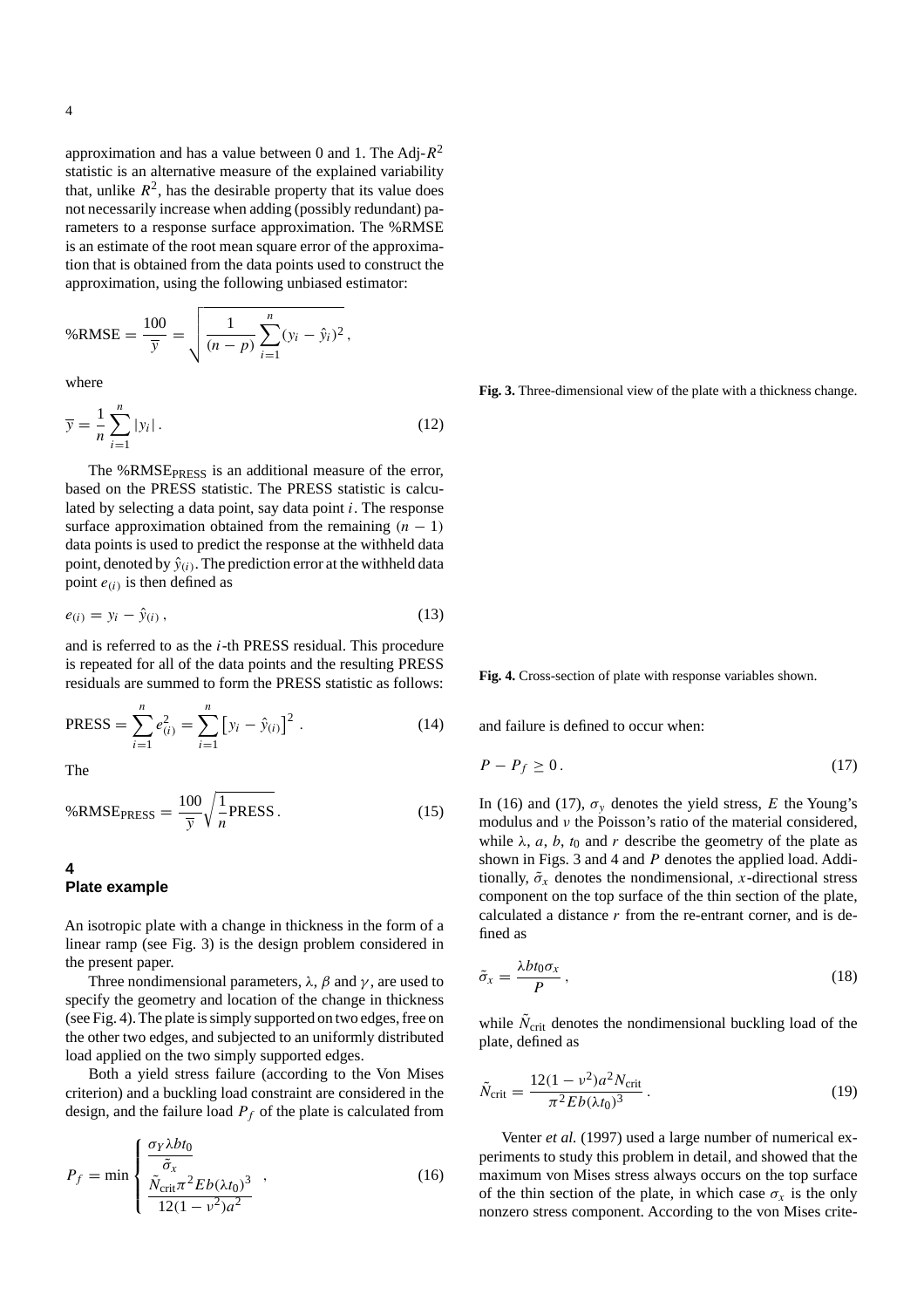rion, failure then occurs when

$$
\tilde{\sigma}_x \ge \tilde{\sigma}_Y = \frac{\lambda bt_0 \sigma_Y}{P} \,. \tag{20}
$$

Venter *et al.* (1997) also determined that the problem has both a local and a global buckling mode, and defined a simple geometric criterion to distinguish between the two buckling modes as follows:

buckling mode = 
$$
\begin{cases} \text{local if } \frac{(0.5 - \beta - \gamma)}{\lambda} \ge 0.6\\ \text{global if } \frac{(0.5 - \beta - \gamma)}{\lambda} \le 0.6 \end{cases}
$$
 (21)

Venter *et al.* (1997) constructed highly accurate response surface approximations for both the  $x$ -directional stress distribution on the top surface of the thin section of the plate and for the buckling load of the plate, using a total of 752 finite element analyses. Numerical experiments in the form of finite element analyses were conducted using MSC\NASTRAN Version 68. A cross-section of the plate was used to model the stress distribution near the re-entrant corner, using four-node, isoparametric, plane strain elements. All of these models had a uniform mesh, with roughly 1,800 elements in the  $x$ -direction and 9 elements in the z-direction, but the number of elements varied slightly from model to model. A schematic representation of the finite element model used is shown in Fig. 5.

**Fig. 5.** Finite element model used for stress distribution about the re-entrant corner

For the buckling load response surface approximations, four-node, isoparametric, plate bending elements were used to construct a two-dimensional finite element model similar to a plan view of Fig. 3. Twenty elements were used in each of the  $x$ - and  $y$ -directions respectively. The eccentricity of the mid-plane was found to have an insignificant impact on the buckling load value (note that the sides of the plate are free) and was ignored in the analysis.

The stress distribution response surface approximation (see Venter *et al.* 1997) may be written in functional form as

$$
\tilde{\sigma}_x = \tilde{\sigma}_x \left( \lambda, \beta, \gamma, \tilde{r}^{\zeta - 1} \right), \tag{22}
$$

where  $\zeta$  is a constant that describes the radial stress distribution near the re-entrant corner and depends on  $\lambda$ ,  $\gamma$  and  $a/t_0$  through the angle  $\Theta$ . Additionally,  $\tilde{r}$  is the nondimensional distance measured from the re-entrant corner, defined as:

$$
\tilde{r} = r/t_0. \tag{23}
$$

Additionally, two response surface approximations, corresponding to the local and global buckling modes were constructed, which may be written in functional form as:

$$
\tilde{N}_{\text{loc}} = \tilde{N}_{\text{loc}}(\lambda, \beta, \gamma), \quad \tilde{N}_{\text{glob}} = \tilde{N}_{\text{glob}}(\lambda, \beta, \gamma).
$$
 (24)

The design space used for constructing the stress distribution and buckling load response surface approximations is summarized in Table 1. The upper limit on  $\tilde{r}$  limits the radius of the yield zone about the re-entrant corner to be no greater than 80% of the thickness of the thin section of the plate, while the upper bound on  $\gamma$  is dictated by the geometry of the transition region.

**Table 1.** Design space for constructing the response surface approximation approximations

| Response variable            | Range                                                                                                                           |
|------------------------------|---------------------------------------------------------------------------------------------------------------------------------|
| λ<br>β<br>$\tilde{r}\zeta-1$ | $0.2 < \alpha < 1.0$<br>$-0.475 \le \beta \le 0.475$<br>$0 \leq \gamma \leq 0.475 - \beta$<br>$0 \leq \tilde{r} \leq 0.8\alpha$ |

The stress distribution response surface approximation was constructed from 288 plate configurations (corresponding to 288 finite element analyses). Each plate configuration included a number of data points with different  $\tilde{r}^{\zeta-1}$  values (corresponding to different finite elements), yielding a total of 2,124 data points. The buckling load response surface approximations were constructed from an additional 288 finite element analyses. Using the geometric criterion of (21), these 288 finite element analyses were divided into two groups corresponding to the two buckling modes. This process identified 126 data points for constructing the local buckling load approximation and 162 data points for constructing the global buckling load approximation. A quartic polynomial was used as initial response surface approximation for both the stress distribution and the global buckling load response surface approximations, while a cubic polynomial was used for the local buckling load response surface approximation. These initial response surface approximations were reduced, using the mixed stepwise regression procedure and the  $C_p$  statistic. The process of constructing the response surface approximations is discussed in more detail by Venter *et al.* (1997). The predictive capabilities of the reduced response surface approximations are summarized in Table 2.

#### **5**

#### **Design problem formulation**

The design problem has two objectives. The first objective is to maximize a safety measure of the plate for a given weight.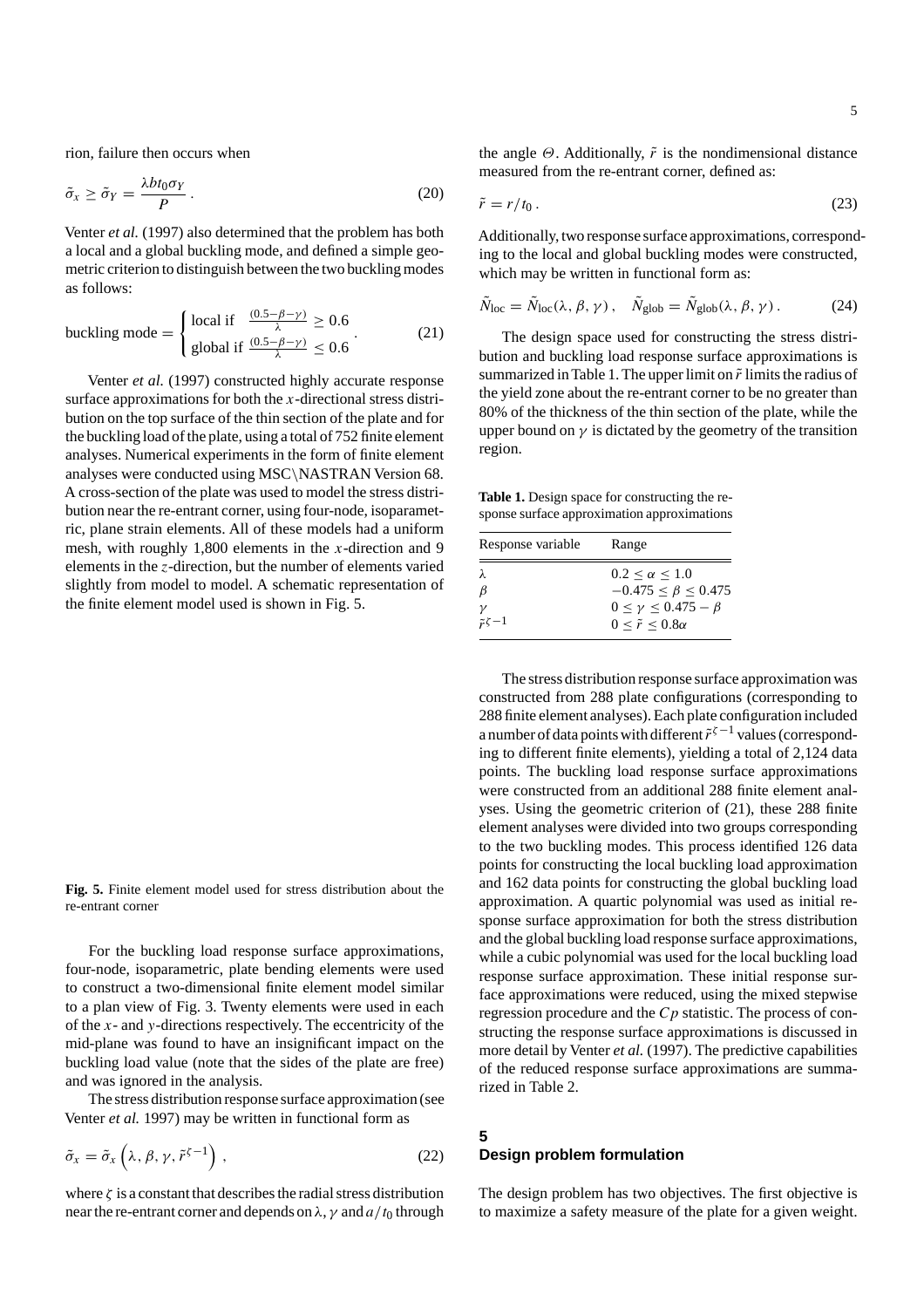**Table 2.** Predictive capabilities of stress distribution and buckling load response surface approximations

| Model                         | $\mathbf{R}^2$ | Adj- $\mathbb{R}^2$ | RMSE<br>$\lceil \sqrt{6} \rceil$     | <b>PRESS</b><br>$\lceil\% \rceil$ |
|-------------------------------|----------------|---------------------|--------------------------------------|-----------------------------------|
| Stress                        |                |                     | 4-th order model (2,124 data points) |                                   |
| Reduced<br>43 terms<br>Local. | 0.9983         | 0.9982              | 3.2964                               | 3.3886                            |
| buckling                      |                |                     | 3-rd order model (126 data points)   |                                   |
| Reduced<br>19 terms<br>Global | 0.9999         | 0.9998              | 0.5550                               | 0.6920                            |
| buckling                      |                |                     | 4-th order model (162 data points)   |                                   |
| Reduced<br>25 terms           | 0.9910         | 0.9895              | 2.4888                               | 3.0202                            |

The results obtained from a traditional deterministic approach, using a factor of safety to account for the uncertainty, were compared to those obtained from a fuzzy set based approach. The safety measure of the plate was maximized, by maximizing the factor of safety for the deterministic approach and by minimizing the possibility of failure for the fuzzy set based approach. Note that there exist fundamental differences between the deterministic and fuzzy set based approaches for maximizing the safety measure of the plate for a given weight. The deterministic approach tends to equalize the failure load of each failure criterion, while the fuzzy set based design tends to equalize the possibility of failure of each failure criterion.

The second objective is to study the dependence of the weight of the final design on the level of uncertainty associated with the design variables  $\lambda$ ,  $\beta$  and  $\gamma$ . In this case, the weight was minimized for a specified allowable possibility of failure and different levels of uncertainty associated with the design variables. The results are presented in the form of a design chart. Different levels of uncertainty for the design variables were considered, since these geometric variables have the largest influence on the manufacturing cost of the plate. If the tolerances of these variables can be relaxed without a large penalty in terms of weight, substantial cost savings can be achieved in manufacturing the plate. The problem parameters and associated levels of uncertainty used are summarized in Table 5. Although Table 5 has a total of 11 uncertain problem parameters, only 8 uncertain parameters are associated with each of the two failure criteria [see (16), (22) and (24)].

# **5.1 Deterministic design**

The objective of the deterministic design is to maximize the factor of safety for a given weight. However, since it is difficult to specify a meaningful weight, it was decided to minimize the weight for a given factor of safety. The resulting minimum weight was then used as the given weight for the fuzzy set based design. A factor of safety of 1.5 was assumed and the

**Table 3.** Problem parameters and associated uncertainty

| Variable              | Nominal<br>values | Level of<br>uncertainty, <b>u</b> |
|-----------------------|-------------------|-----------------------------------|
| λŤ                    | $[0.2 - 1.0]$     | $[\pm 2 - \pm 20]\%$              |
| $\beta^{\dagger}$     | $[-0.4 - 0.4]$    | $[\pm 2 - \pm 20]\%$              |
| ΄γ†                   | $[0 - 0.8]$       | $[\pm 2 - \pm 20]\%$              |
| $\overline{a}$        | 228.6 cm          | $\pm$ 5%                          |
| h                     | 127.0 cm          | $\pm$ 5%                          |
| $t_{0}$               | 7.620 cm          | $\pm$ 5%                          |
| E                     | 206.84 GPa        | $\pm$ 5%                          |
| $\upsilon$            | 0.29              | $\pm$ 5%                          |
| $\sigma_{v}$          | 197.26 MPa        | $\pm 10\%$                        |
| r                     | $5\alpha t_0$     | $\pm 10\%$                        |
| $\boldsymbol{P}$<br>᠇ | 3,224.96 kN       | $\pm 10\%$                        |

† Design variables

level of uncertainty associated with the design variables was considered to be constant, equal to  $\pm 5\%$ . The nondimensional cross-sectional area of the plate  $\ddot{A}$  was used as a representative value of the weight and the resulting optimization problem may be written as

minimize:

$$
\tilde{A} = \frac{A}{\lambda t_0} = \frac{1}{2}(1 + 2\beta + \gamma) + \frac{\lambda}{2}(1 - 2\beta - \gamma),
$$

subject to

$$
\frac{\beta}{0.4} + 1 \ge 0, \quad 1 - \frac{\beta}{0.4} \ge 0, \quad \gamma \ge 0,
$$
  

$$
1 - \frac{\gamma + \beta}{0.4} \ge 0, \quad \frac{P_f}{P} - 1.5 \ge 0.
$$
 (25)

The constraints involving  $\beta$  and  $\gamma$  are geometric constraints and  $P_f$  is calculated from (16), using the nominal values of the design variables.

#### **5.2 Fuzzy set based design**

The fuzzy set based design problem minimizes the possibility of failure, using the optimum nondimensional cross-sectional area obtained from (25) as an upper limit of the weight. The resulting optimization problem may be written as

Minimize:

$$
\Pi_{(\mathbf{P}-\mathbf{P}_f)} = \Pi_{(\mathbf{P}-\mathbf{P}_f)}(\lambda, \beta, \gamma),
$$

subject to

$$
\frac{\beta}{0.4} + 1 \ge 0, \quad 1 - \frac{\beta}{0.4} \ge 0, \quad \gamma \ge 0,
$$
  

$$
1 - \frac{\gamma + \beta}{0.4} \ge 0, \quad \frac{\tilde{A}(\lambda, \beta, \gamma)}{\tilde{A}^*} - 1 = 0.
$$
 (26)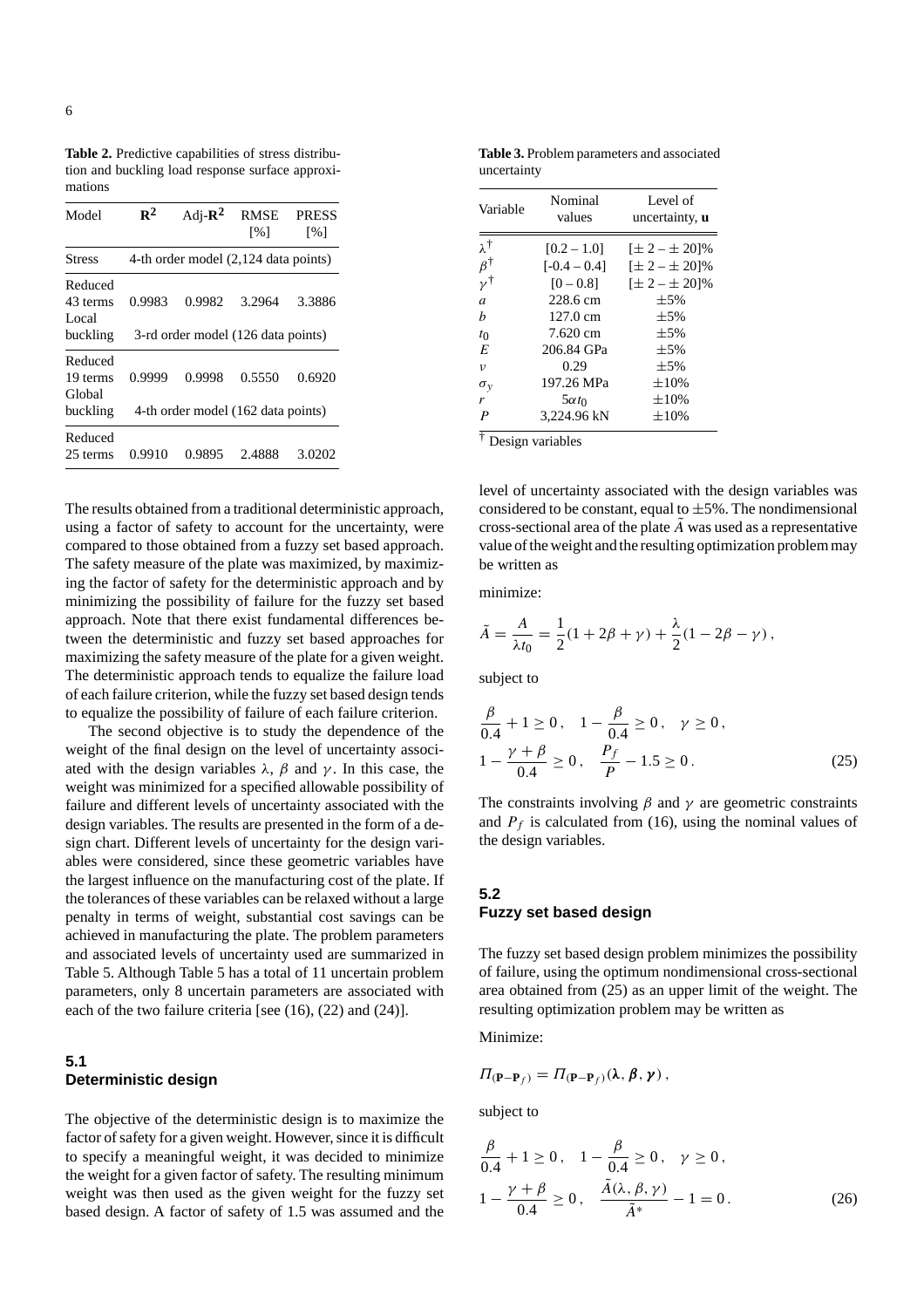where bold face Greek symbols denote fuzzy numbers while regular font symbols denote nominal values. Additionally,  $\Pi(\mathbf{P}-\mathbf{P}_f)$  denotes the possibility of failure and  $\tilde{A}^*$  denotes the optimum nondimensional cross-sectional area obtained from the deterministic design of (25).

#### **5.3**

### **Implementation of the fuzzy set based design**

In the present work response approximations form an integral part of the fuzzy set based design and two levels of response surface approximations are employed during the different stages of the design process. On the first level, the stress distribution and buckling load response surface approximations (Section 4) are used to replace computationally expensive finite element analysis in evaluating the possibility of failure. The possibility of failure is calculated from (16), using the vertex method. When considering all of the problem parameters as uncertain, the evaluation of the possibility of failure for a single  $\alpha$  level cut value requires  $2 \times 2^8 = 512$  (recall that each failure criterion has a total of 8 uncertain problem parameters) finite element analyses when no response surface approximations are used. In terms of a single optimization, an estimate of the required number of finite element analyses required when not using response surface approximations, is obtained from the product of four numbers as follows:

| Average number of design<br>optimization iterations:                                                  | 5      |
|-------------------------------------------------------------------------------------------------------|--------|
| Average number of $\Pi(\mathbf{P}-\mathbf{P}_f)$<br>evaluations per iteration:                        | 6      |
| Average number of $\alpha$ level cut<br>evaluations per $\Pi_{(\mathbf{P}-\mathbf{P}_f)}$ evaluation: | 5      |
| Number of finite element analyses<br>per $\alpha$ level cut evaluation of $\Pi_{(P-P_f)}$ :           | 512    |
| Total number of finite element analyses<br>required per optimization:                                 | 76.800 |

In contrast, the stress distribution and buckling load response surface approximations were constructed from a total of only 752 finite element analyses. Additionally, these response surface approximations can be used in multiple optimizations without the need of performing additional finite element analyses.

On the second level, a response surface approximation of the possibility of failure as a function of the nominal values of the design variables and the level of uncertainty associated with these variables was constructed. This second level approximation was constructed to simplify the integration of the analysis code with the optimization algorithm as well as to eliminate noise in the response function, thus allowing the use of a derivative based optimization algorithm. In the present paper, the generalized reduced gradient algorithm provided with Microsoft Excel Version 7.0 was used.

The  $\lambda$ ,  $\beta$  and  $\gamma$  design space of Table 1 was used to construct the possibility of failure response surface approximation, with numerical experiments conducted at an evenly spaced grid consisting of 11 data points in each of the  $\lambda$ ,  $\beta$  and  $\gamma$  directions. Additionally, seven levels of uncertainty evenly spaced between  $\pm 2\%$  and  $\pm 20\%$  were considered, yielding a total of 2,629 data points in the design space.At each data point the possibility of failure according to each of the two failure criteria was evaluated. Two response surface approximations (one for each failure mode) were constructed using all of the data points with possibility of failure not equal to either 0 or 1. This process resulted in 499 data points for constructing the yield stress failure criterion response surface approximation and 573 data points for the buckling load constraint failure criterion response surface approximation. The resulting predicted possibility of failure is then obtained from

$$
\hat{\Pi}_{(\mathbf{P}_-\mathbf{P}_f)} = \min\left(\hat{\Pi}_{\text{Yields} \text{tress}}, \hat{\Pi}_{\text{Buckling}}\right). \tag{27}
$$

It was found that a general fourth-order polynomial (70 parameters) gave accurate approximations for both failure modes. These general response surface approximations were reduced using the mixed stepwise regression procedure and the  $C_p$ statistic, with the predictive capabilities of the response surface approximations summarized in Table 4.

**Table 4.** Predictive capabilities of the possibility of failure response surface approximations

| $\mathbb{R}^2$ | Adj- $\mathbb{R}^2$ | <b>RMSE</b><br>$\lceil\% \rceil$ | <b>PRESS</b><br>$\lceil \% \rceil$                                       |
|----------------|---------------------|----------------------------------|--------------------------------------------------------------------------|
|                |                     |                                  |                                                                          |
|                |                     |                                  |                                                                          |
| 0.9988         | 0.9986              | 2.2525                           | 2.6205                                                                   |
|                |                     |                                  |                                                                          |
| 0.9988         | 0.9986              | 2.2371                           | 2.5205                                                                   |
|                |                     |                                  |                                                                          |
|                |                     |                                  |                                                                          |
| 0.9982         | 0.9980              | 2.7342                           | 3.0991                                                                   |
|                |                     |                                  |                                                                          |
| 0.9982         | 0.9980              | 2.7118                           | 3.0211                                                                   |
|                |                     |                                  | 4-th order model (499 data points)<br>4-th order model (573 data points) |

**6**

# **Dependence of the weight on the level of uncertainty**

In order to study the dependence of the weight of the plate on the level of uncertainty associated with the design variables, different levels of uncertainty between  $\pm 2\%$  and  $\pm 20\%$ were considered. For each of these levels, the nondimensional cross-sectional area of the plate was minimized for an allowable possibility of failure. The allowable possibility of failure (allowable was assumed to be equal to the optimum value obtained from the fuzzy set based design problem of (26). The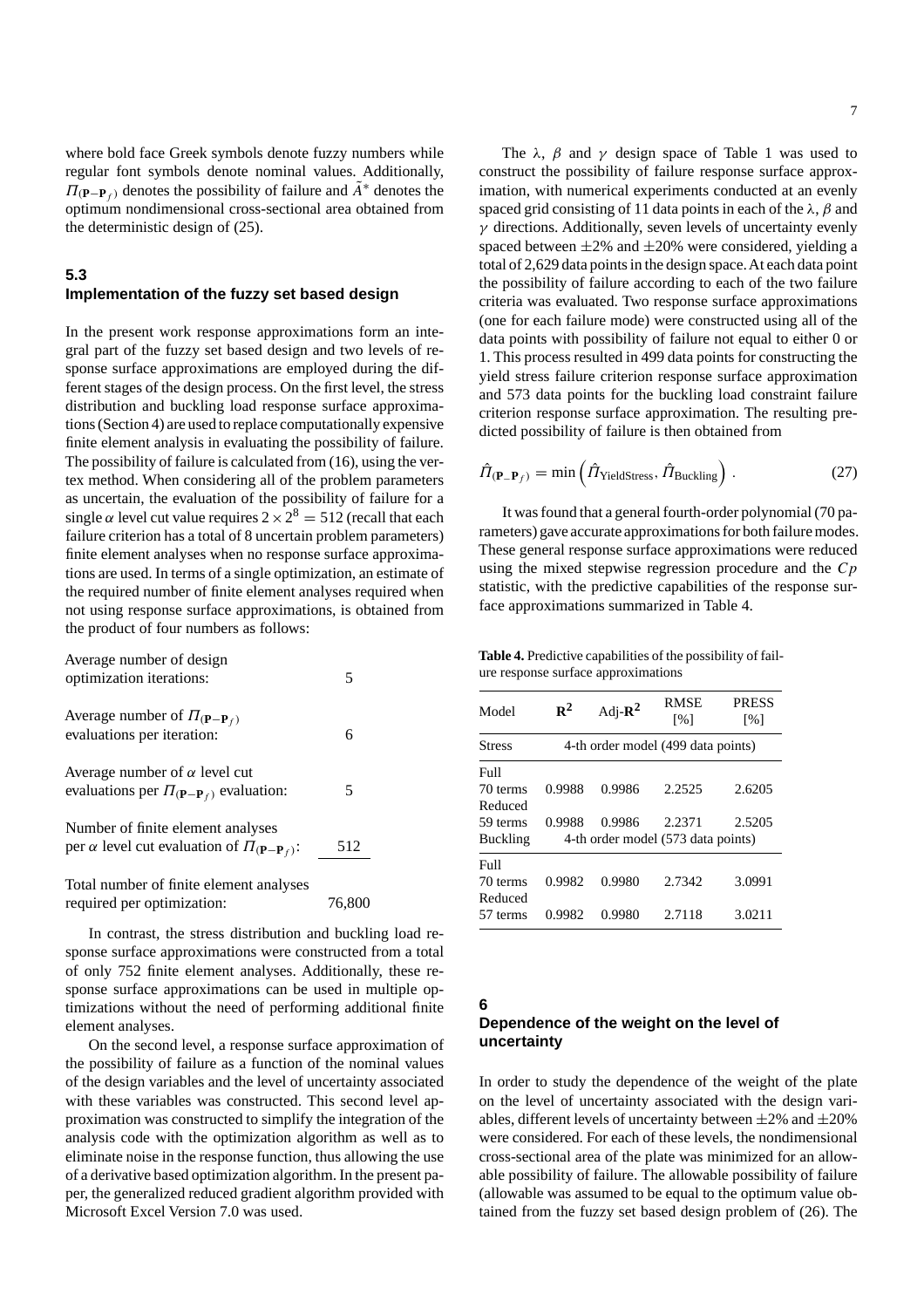resulting optimization problem may be written as minimize:

$$
\tilde{A} = \frac{A}{\lambda t_0} = \frac{1}{2}(1 + 2\beta + \gamma) + \frac{\lambda}{2}(1 - 2\beta - \gamma),
$$

subject to

$$
\frac{\beta}{0.4} + 1 \ge 0, \quad 1 - \frac{\beta}{0.4} \ge 0, \quad \gamma \ge 0,
$$
  

$$
1 - \frac{\gamma + \beta}{0.4} \ge 0, \quad \frac{\hat{H}_{(P-P_f)}(\lambda, \beta, \gamma, u)}{H_{\text{allowable}}} - 1 \ge 0,
$$
 (28)

where  $u$  denotes the level of uncertainty associated with the design variables and  $\hat{\Pi}_{(P-P_f)}$  denotes the predicted possibility of failure, obtained from  $(27)$ .

# **7 Results**

In order to obtain an upper limit of the weight for the fuzzy set based design, the deterministic design was evaluated first. The nondimensional cross-sectional area of the plate was minimized for a factor of safety equal to 1.5, making use of the formulation of (25). The corresponding optimum design is summarized in Table 5, where the values in parentheses are the possibility of failure values obtained from the reduced possibility of failure response surface approximations.

**Table 5.** Deterministic optimum (uncertainty of the design variables equal to  $\pm 5\%$ )

| Variable                     | Value     |
|------------------------------|-----------|
| λ                            | 0.6287    |
| $_{\beta}$                   | $-0.4000$ |
|                              | 0.0447    |
| $\frac{\gamma}{\tilde{A}^*}$ | 0.6741    |
| Factor of safety             | 15        |
|                              | 0.0977    |
| $\Pi$ Yieldstress            | (0.1181)  |
|                              | 0.3411    |
| $\Pi_{\text{Buckling}}$      | (0.3331)  |

For the deterministic optimum design, both failure criteria are active. The optimum design corresponds to a plate with a change in thickness that starts at the minimum allowable distance from the left endpoint of the plate (see Fig. 4) with a very short transition zone (small  $\gamma$  value). Even though both failure criteria are active for the optimum design, a large difference exists between the possibility of failure for the two failure criteria, with the buckling load constraint being critical. Both the possibility of failure values obtained from the vertex method and the values obtained from the reduced possibility of failure response surface approximation are shown. The accuracy of the reduced possibility of failure response surface approximation is demonstrated since the difference between the critical predicted and calculated possibility of failure values at the optimum design is only 2.3%.

The equivalent fuzzy set based design, using the  $\tilde{A}^*$  value of Table 5 as an upper limit of the weight are summarized in Table 6. Again, the values in parentheses are the possibility of failure values obtained from the reduced possibility of failure response surface approximations. The fuzzy set based optimum design corresponds to a plate where the change in thickness starts at the minimum allowable distance from the left endpoint of the plate with no transition zone ( $\gamma$  value equal to 0). The fuzzy set based design eliminates the weight of the ramp and uses it to thicken the thin section of the plate. The result is an increase in the stress concentration and an improvement in the buckling load of the plate. The fuzzy set based design thus attempts to equalize the possibility of failure of the two failure criteria by making the yield stress failure criterion more critical and the buckling load constraint less critical. However, for the present example problem, the design variable limits kept the possibility of failure values from becoming equal at the optimum design.

**Table 6.** Fuzzy optimum (uncertainty of the design variables equal to  $\pm 5\%$ )

| Variable                | Value     |
|-------------------------|-----------|
| λ                       | 0.6379    |
| β                       | $-0.4000$ |
| γ                       | 0.0000    |
| $\tilde{A}^*$           | 0.6741    |
| Factor of safety        | 1.4898    |
|                         | 0.1319    |
| $\Pi$ Yieldstress       | (0.1262)  |
|                         | 0.2788    |
| $\Pi_{\text{Buckling}}$ | (0.2721)  |
|                         |           |

For the fuzzy set based design, the factor of safety is not much different from that of the deterministic design (only 0.7% lower), however, there is a large difference in the possibility of failure between the two designs. The possibility of failure for the fuzzy set based design is 22.3% lower than that of the deterministic design. As before, both the predicted and calculated possibility of failure values are shown in Table 6, with the difference between the critical values equal to only 2.4%.

The possibility distributions of failure for each failure mode of the optimum designs obtained from the two methods are shown graphically in Fig. 6. The possibility distributions of Fig. 6 clearly illustrate the differences in the way each method maximizes the safety measure for a given weight as discussed in Section 5.

An important tool for determining the tolerances to which a structure will be manufactured, is to know the dependence of the weight on the uncertainty associated with the geometry of the structure. The dependence of the weight of the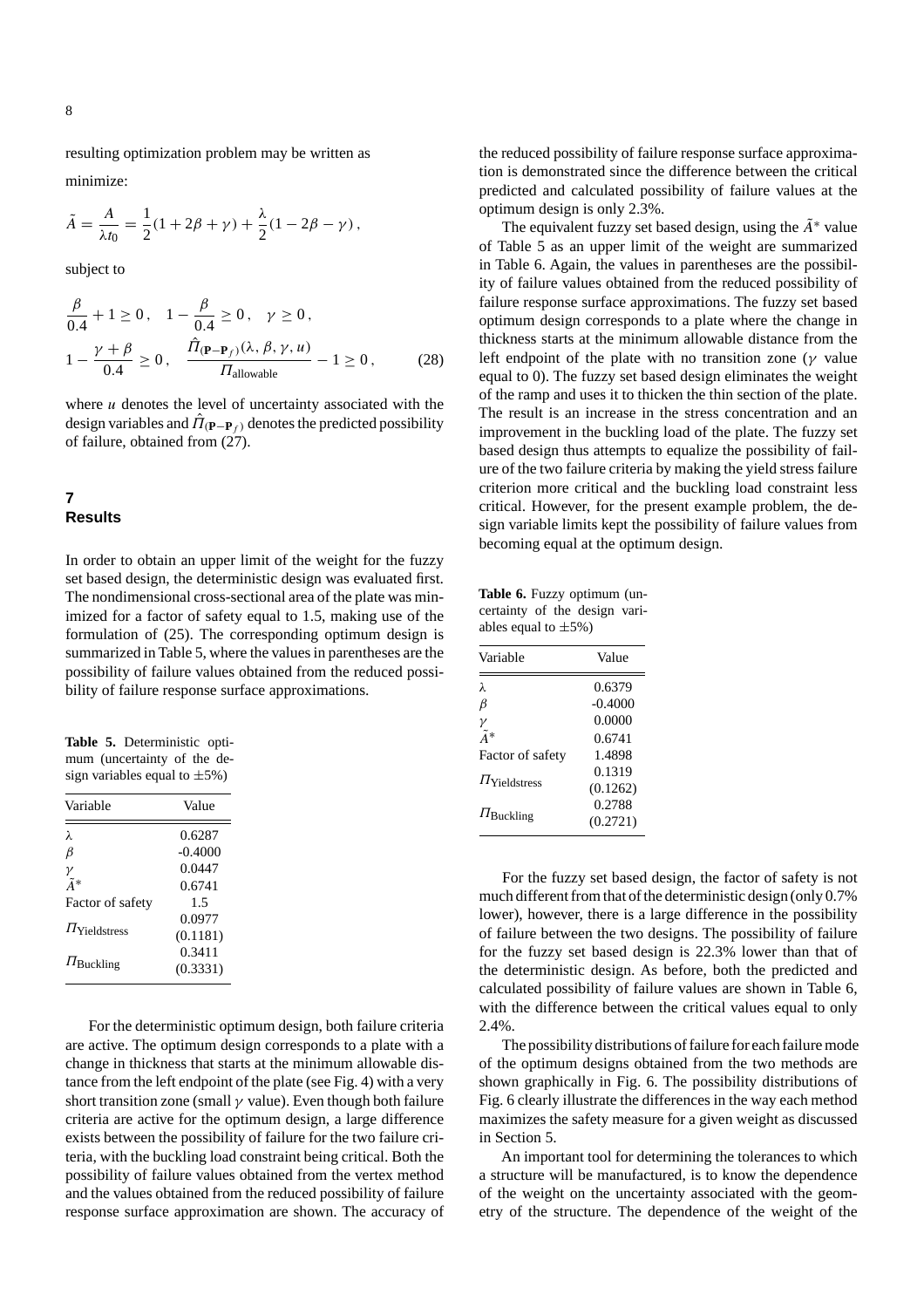**Fig. 6.** Possibility distributions of failure for the deterministic and fuzzy set based optimum designs

structure on the level of uncertainty associated with the design variables was thus also studied. For this study, the possibility of failure was kept constant at the optimum value obtained from the fuzzy set based design (i.e., 0.2788 as summarized in Table 6), while the level of uncertainty associated with the design variables  $\lambda$ ,  $\beta$  and  $\gamma$  was varied between  $\pm 2\%$  and  $\pm$ 20%. Seven levels of uncertainty, evenly distributed between  $\pm 2\%$  and  $\pm 20\%$ , were considered. For each of these levels, the reduced possibility of failure response surface approximations and the Microsoft Excel solver was used to minimize the nondimensional cross-sectional area for the specified possibility of failure. As expected, the nondimensional cross-sectional area of the plate increased with an increase in the level of uncertainty and the results are shown graphically in Fig. 7.

**Fig. 7.** Nondimensional cross-sectional area associated with different level of uncertainty in the design variables

Figure 7 indicates that the increase in weight is almost linearly proportional to the increase in the uncertainty associated with the design variables. The nondimensional cross-sectional area increased by 10.7% with an 18% increase in the uncertainty associated with the design variables. Using Fig. 7 and the dependence of the manufacturing cost on the tolerance of  $\lambda$ ,  $\beta$  and  $\gamma$ , the designer may determine what tolerance to use in manufacturing the plate.

#### **8 Concluding remarks**

It is shown that response surface approximations provide an effective approach for reducing the computational cost associated with performing a fuzzy set based design for uncertainty. The large number of computationally expensive finite element analyses required to perform the fuzzy set based design is replaced by response surface approximations that are inexpensive to evaluate. By using response surface approximations, the computational burden shifts from the optimization problem to the problem of constructing the response surface approximations. Due to the iterative nature of the design process, the fact that response surface approximations allow multiple optimizations at minimal cost should be an attractive feature to any designer. The present paper also made use of response surface approximations to simplify the integration of the analysis code and the optimization algorithm.

It was shown that for the same upper limit of the weight, the fuzzy set based design resulted in an optimum design with a possibility of failure 22.3% lower than the corresponding deterministic design. Additionally, the factor of safety of the fuzzy set based design is only 0.7% smaller than that of the deterministic design and for this example problem the fuzzy set based design is thus clearly superior. Finally, the dependence of the structural weight on the uncertainty of some key geometric parameters is presented in the form of a design chart and may be used, together with the manufacturing cost, to determine the tolerances that when manufacturing the plate. This design chart would have been very time consuming to construct if response surface approximations were not used to reduce the computational cost.

*Acknowledgements.* This work was supported by NASA grants NAG1- 1669 and NAG1-2000.

#### **References**

Ben-Haim, Y.; Elishakoff, E. 1990: *Convex models of uncertainty in applied mechanics*. Amsterdam: Elsevier

Dong, W.; Shah, H.C. 1987: Vertex Method for Computing Functions of Fuzzy Variables. *Fuzzy Sets and Systems* **24**, 65–78

Dubois, D.; Prade, H. 1988: *Possibility theory: An approach to computerized processing of uncertainty* New York: Plenum Press

Giunta, A.A.; Dudley, J.M.; Narducci, R.; Grossman, B.; Haftka, R.T.; Mason, W.H.; Watson, L.T. 1994: Noisy aerodynamic response and smooth approximations in HSCT design. *Proc. 5-th AIAA/USAF/NASA/ISSMO Symp. on Multidisciplinary and Structural Optimization* (held in Panama City, FL) pp. 1117–1128

Jensen, H.A.; Sepulveda, A.E. 1997: Fuzzy optimization of complex systems using approximation concepts. in: *Proc. 5-th PACAM* (held in San Juan, Puerto Rico) Vol. 5, pp. 345–348

Jung, C.Y.; Pulmano, V.A. 1996: Improved fuzzy linear programming model for structure designs. *Comp. Struct.* **58**, 471–477

Kaufman, M.; Balabanov, V.; Grossman, B.; Mason, W.H.; Watson, L.T.; Haftka, R.T. 1996: Multidisciplinary optimization via response